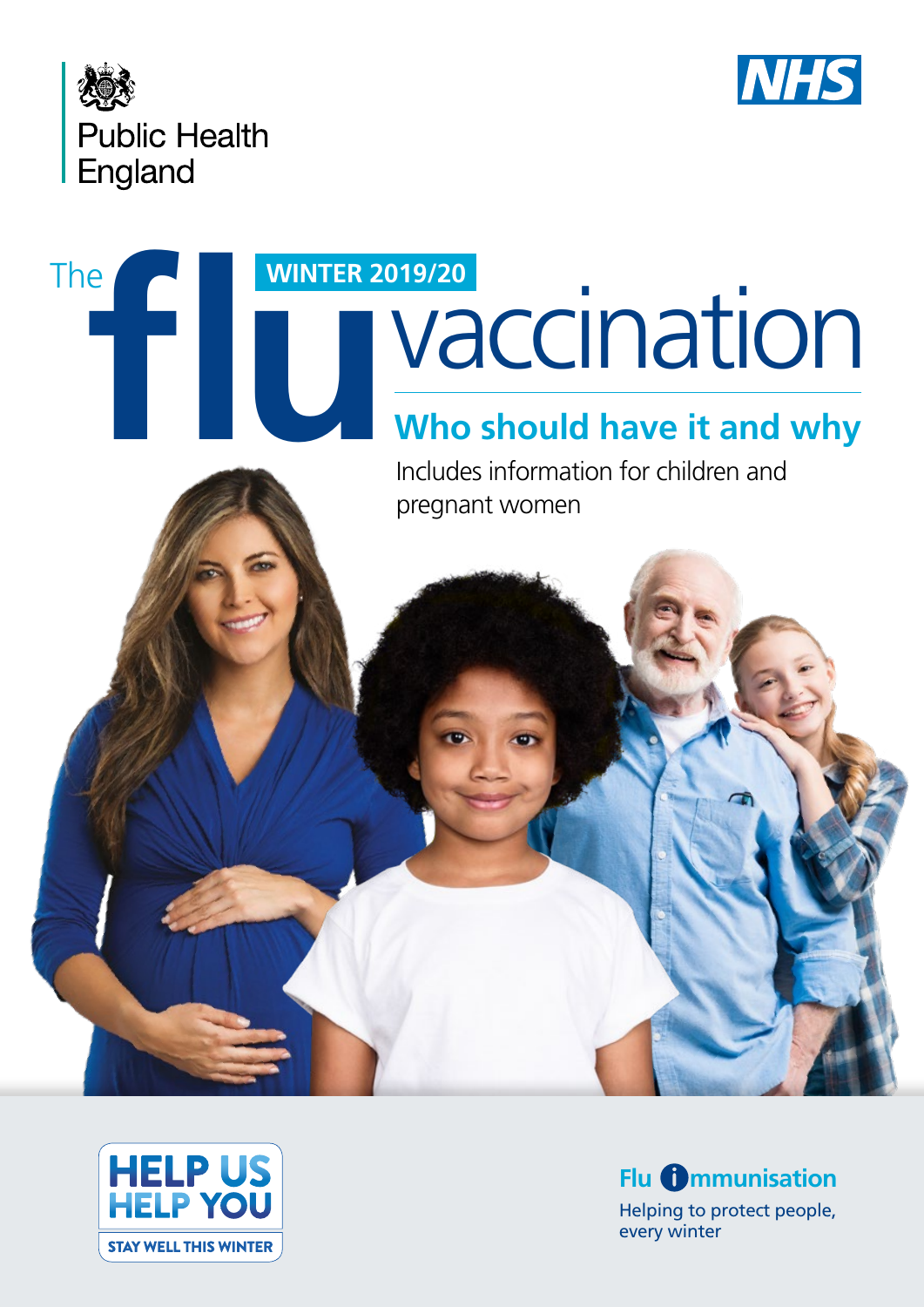This leaflet explains how you can help protect yourself and your children against flu this coming winter, and why it's very important that people who are at increased risk from flu have their free vaccination every year.



#### **What is flu? Isn't it just a heavy cold?**

Flu occurs every year, usually in the winter, which is why it's sometimes called seasonal flu. It's a highly infectious disease with symptoms that come on very quickly. Colds are much less serious and usually start gradually with a stuffy or runny nose and a sore throat. A bad bout of flu can be much worse than a heavy cold.

The most common symptoms of flu are fever, chills, headache, aches and pains in the joints and muscles, and extreme tiredness. Healthy individuals usually recover within two to seven days, but for some the disease can lead to hospitalisation, permanent disability or even death.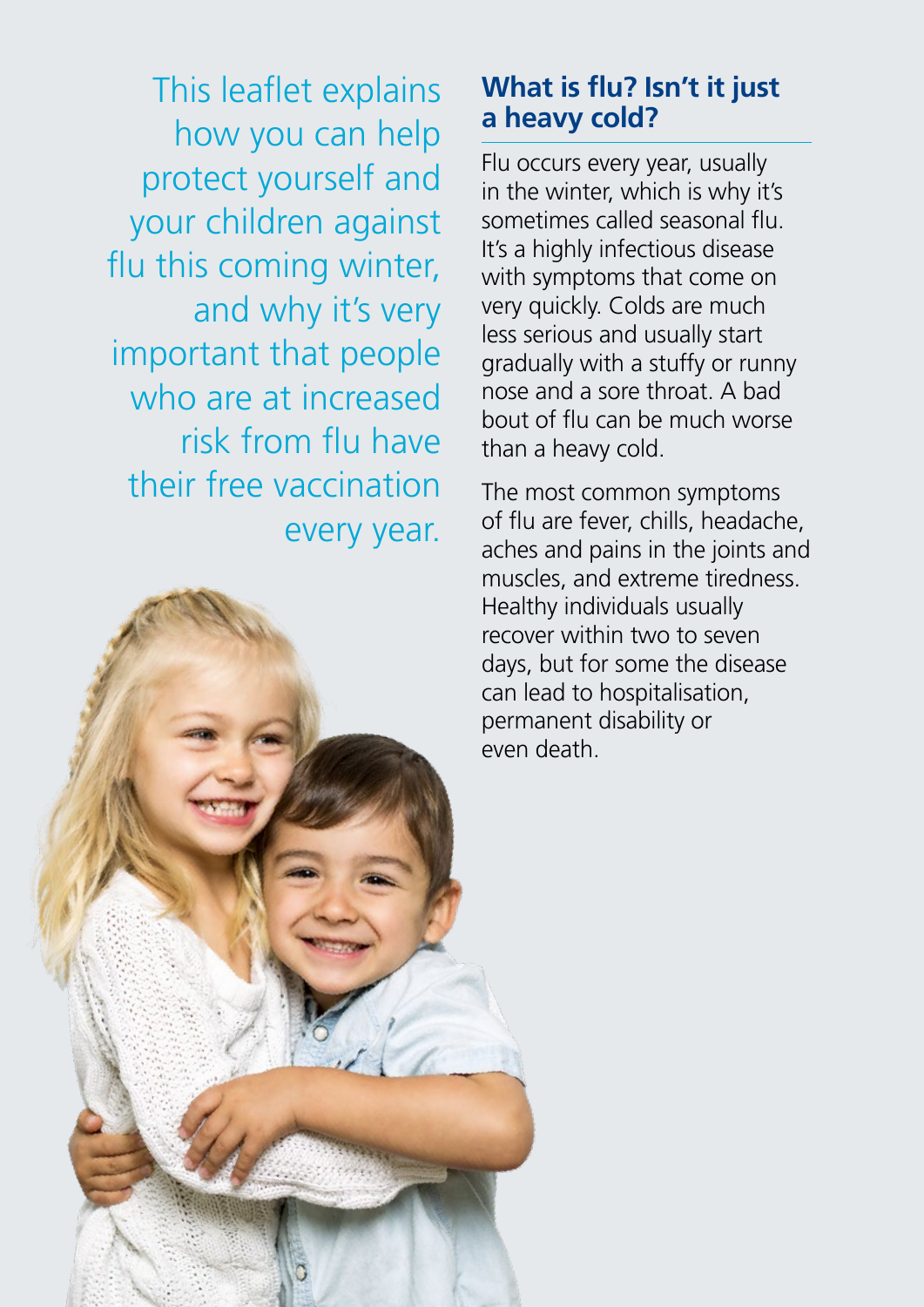#### **What causes flu?**

Flu is caused by influenza viruses that infect the windpipe and lungs. And because it's caused by viruses and not bacteria, antibiotics won't treat it. However, if there are complications from getting flu, antibiotics may be needed.

#### **How do you catch flu?**

When an infected person coughs or sneezes, they spread the flu virus in tiny droplets of saliva over a wide area. These droplets can then be breathed in by other people or they can be picked up by touching surfaces where the droplets have landed. You can prevent the spread of the virus by covering your mouth and nose when you cough or sneeze, and you can wash your hands frequently or use hand gels to reduce the risk of picking up the virus.

But the best way to avoid catching and spreading flu is by having the vaccination before the flu season starts.

#### **How do we protect against flu?**

Flu is unpredictable. The vaccine provides the best protection available against a virus that can cause severe illness. The most likely viruses that will cause flu are identified in advance of the flu season and vaccines are then made to match them as closely as possible.

The vaccines are given in the autumn ideally before flu starts circulating. During the last ten years the vaccine has generally been a good match for the circulating strains.

Flu vaccines help protect against the main types of flu virus circulating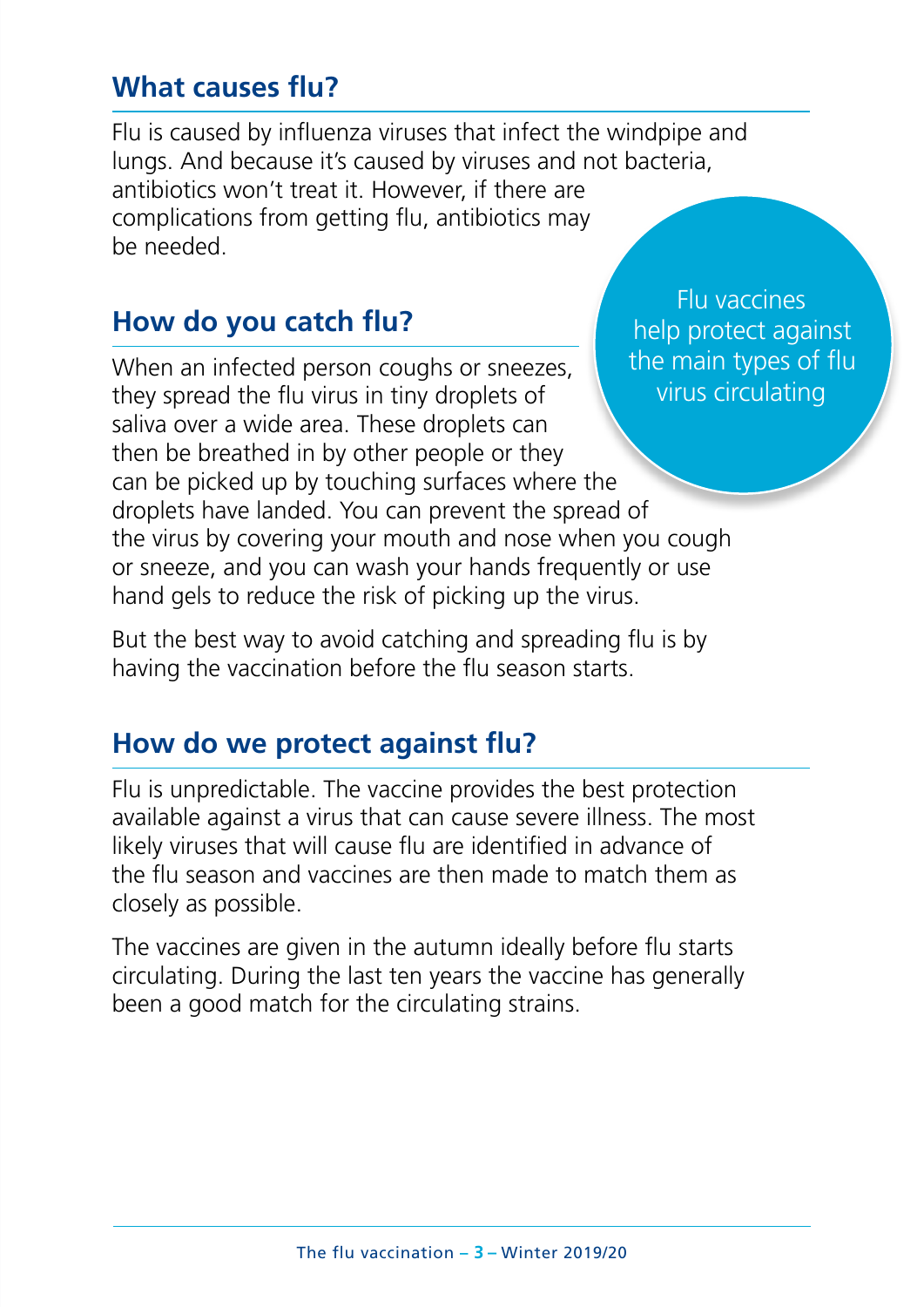# **What harm can flu do?**

People sometimes think a bad cold is flu, but having flu can often be much worse than a cold and you may need to stay in bed for a few days.

Some people are more susceptible to the effects of flu. For them, it can increase the risk of developing more serious illnesses such as bronchitis and pneumonia, or can make existing conditions worse. In the worst cases, flu can result in a stay in hospital, or even death.

#### **Am I at increased risk from the effects of flu?**

Flu can affect anyone but if you have a long-term health condition the effects of flu can make it worse even if the condition is well managed and you normally feel well. You should have the free flu vaccine if you are:

• pregnant

or have a long term condition such as:

- a heart problem
- a chest complaint or breathing difficulties, including bronchitis, emphysema or severe asthma
- a kidney disease
- lowered immunity due to disease or treatment (such as steroid medication or cancer treatment)
- liver disease
- had a stroke or a transient ischaemic attack (TIA)
- diabetes
- a neurological condition, eg multiple sclerosis (MS), cerebral palsy or learning disability
- a problem with your spleen, eg sickle cell disease, or you have had your spleen removed
- are seriously overweight (BMI of 40 and above)

This list of conditions isn't definitive. It's always an issue of clinical judgement. Your GP can assess you to take into account the risk of flu making any underlying illness you may have worse, as well as your risk of serious illness from flu itself.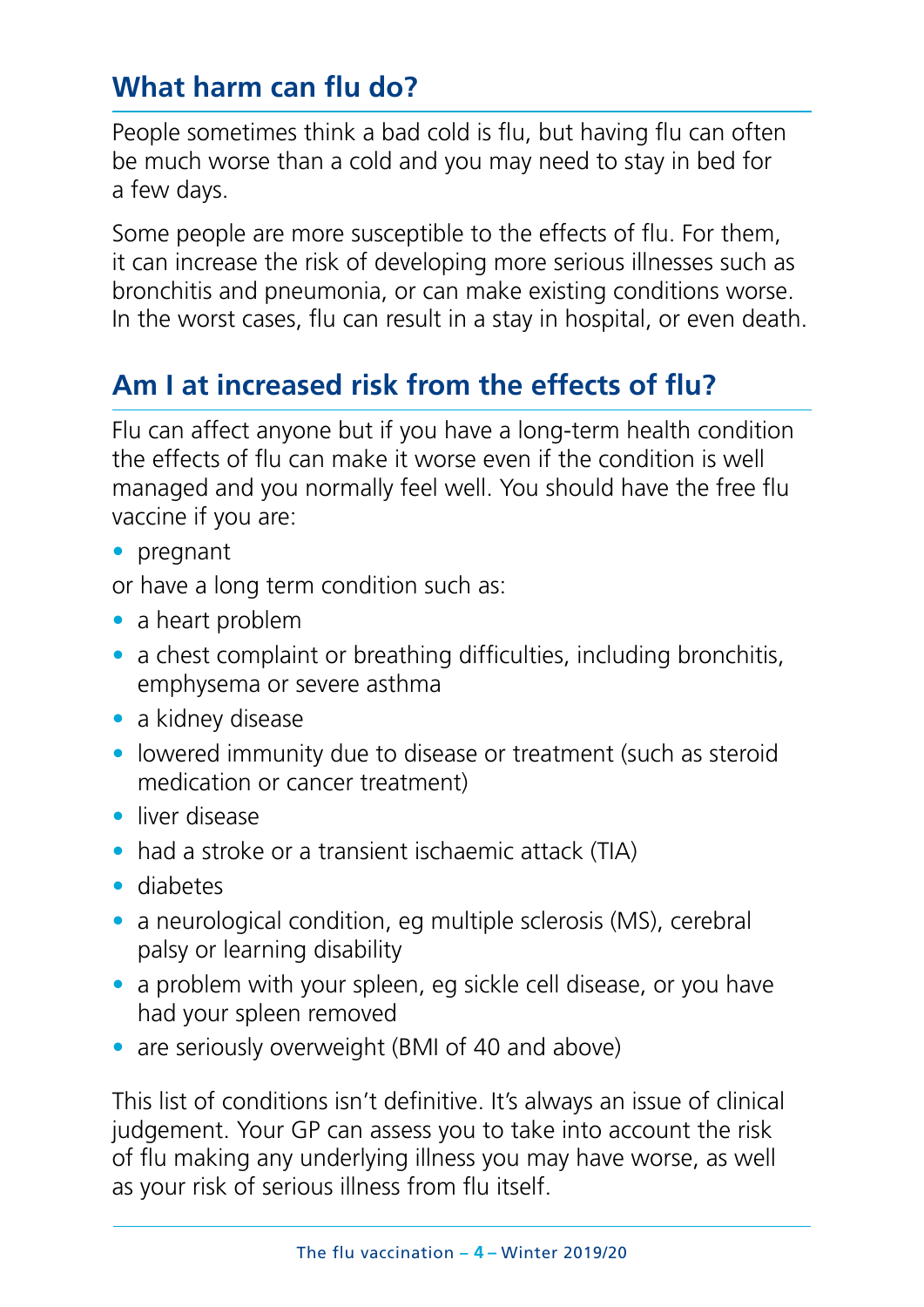#### **Who should consider having a flu vaccination?**

All those who have any condition listed on page 4, or who are:

- aged 65 years or over
- living in a residential or nursing home
- the main carer of an older or disabled person
- a household contact of an immunocompromised person
- a frontline health or social care worker
- pregnant (see the next section)
- children of a certain age (see page 7–8)

By having the vaccination, paid and unpaid carers will reduce their chances of getting flu and spreading it to people who they care for.

They can then continue to help those they look after.

The flu vaccination **– 5 –** Winter 2019/20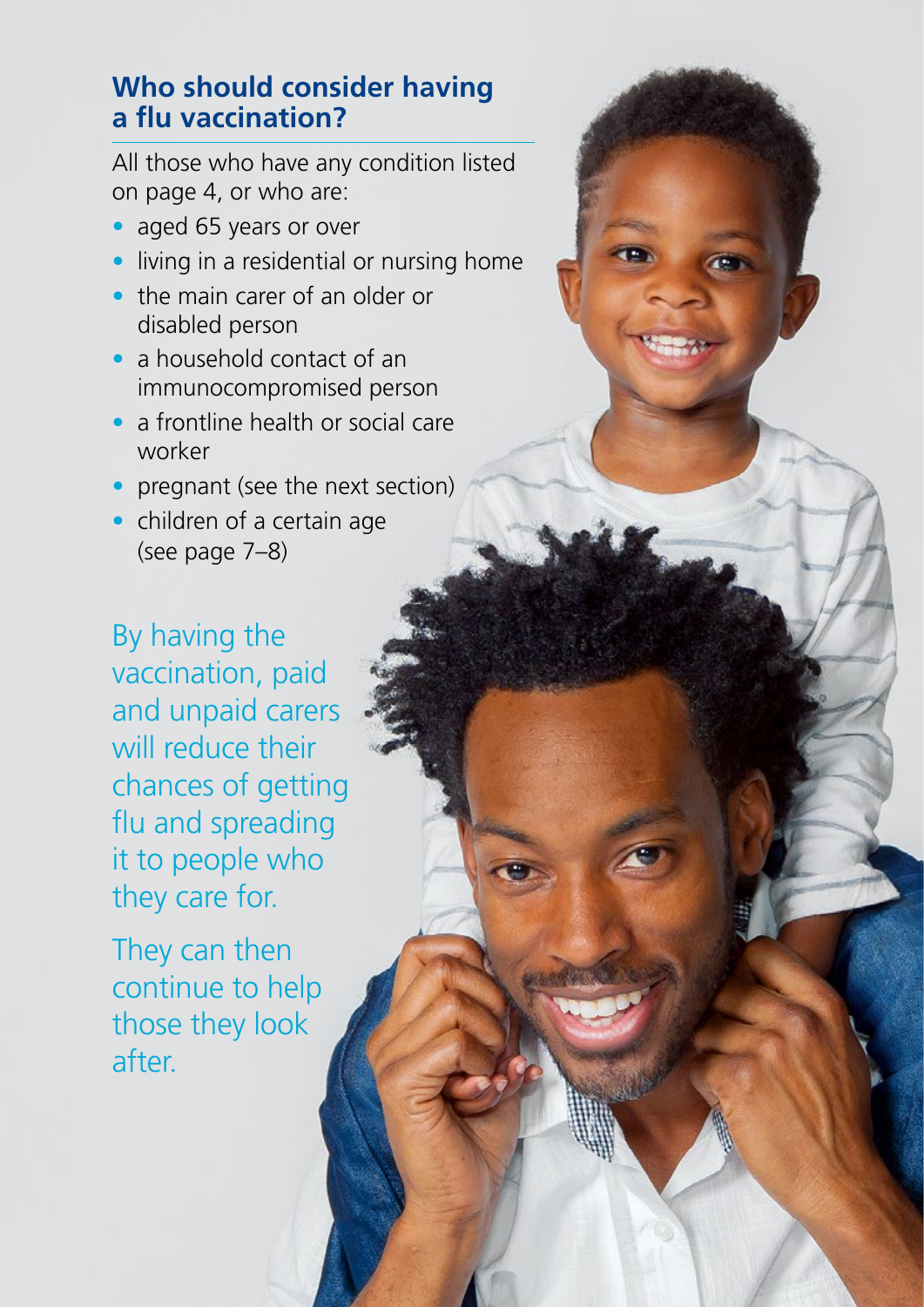# The flu vaccination for pregnant women



#### **I am pregnant. Do I need a flu vaccination this year?**

Yes. All pregnant women should have the flu vaccine to protect themselves and their babies. The flu vaccine can be given safely at any stage of pregnancy, from conception onwards.

Pregnant women benefit from the flu vaccine because it will:

- reduce their risk of serious complications such as pneumonia, particularly in the later stages of pregnancy
- reduce the risk of miscarriage or having a baby born too soon or with a low birth weight
- help protect their baby who will continue to have some immunity to flu during the first few months of its life
- reduce the chance of the mother passing infection to her new baby

# **I am pregnant and I think I may have flu. What should I do?**

If you have flu symptoms you should talk to your doctor urgently, because if you do have flu there is a prescribed medicine that might help (or reduce the risk of complications), but it needs to be taken as soon as possible after the symptoms appear.

**You can get the free flu vaccine from your GP, or it may also be available from your pharmacist or midwife.**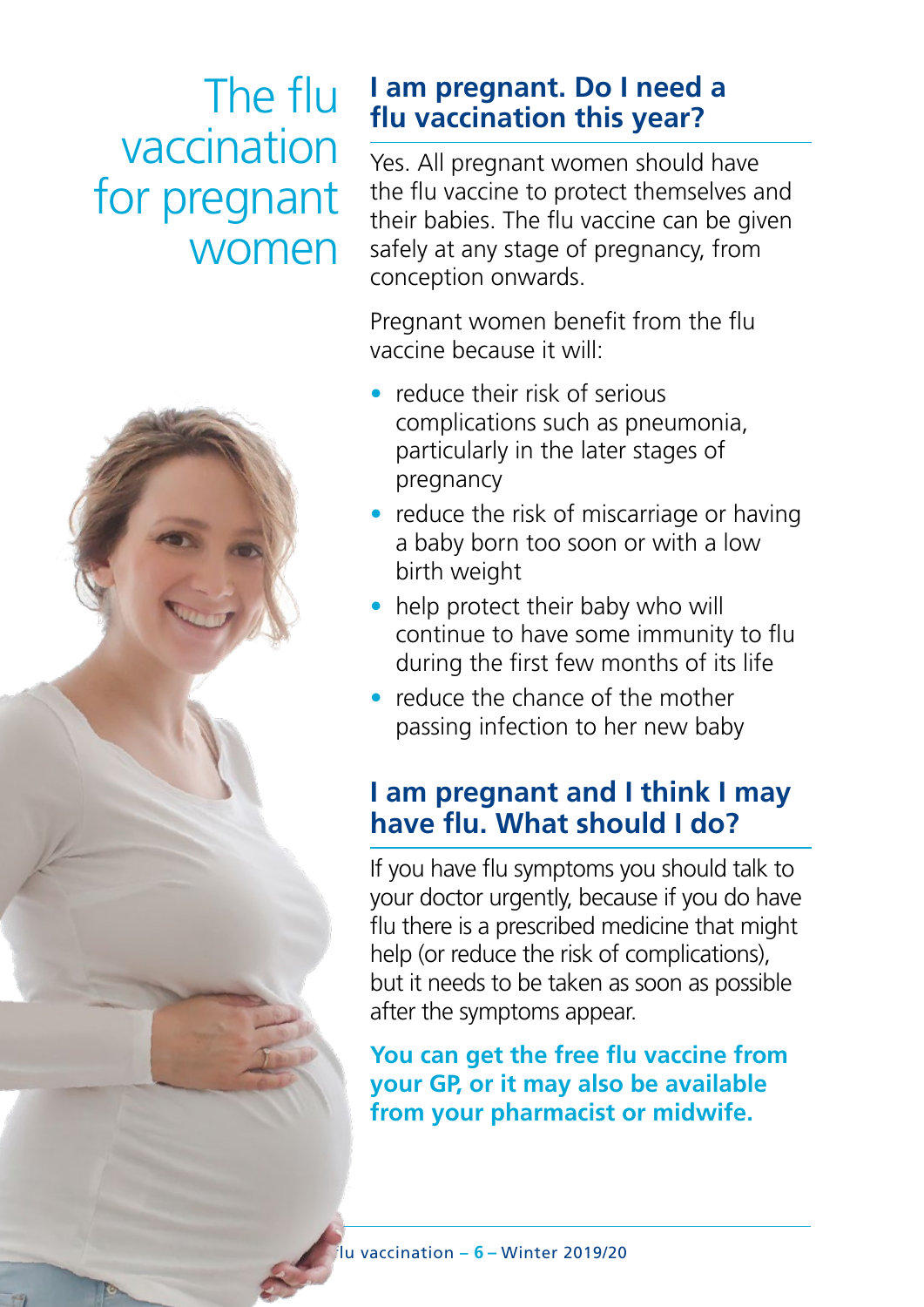#### **I had the flu vaccination last year. Do I need another one this year?**

Yes; the flu vaccine for each winter helps provide protection against the strains of flu that are likely to be present and may be different from those circulating last year.

For this reason we strongly recommend that even if you were vaccinated last year, you should be vaccinated again this year. In addition protection from the flu vaccine may only last about six months so you should have the flu vaccine each flu season.

# **I think I've already had flu, do I need a vaccination?**

Yes; other viruses can give you flu-like symptoms, or you may have had flu but because there is more than one type of flu virus you should still have the vaccine even if you think you've had flu.

#### **What about my children? Do they need the vaccination?**

If you have a child over six months of age who has one of the conditions listed on page 4, they should have a flu vaccination. All these children are more likely to become severely ill if they catch flu, and it could make their existing condition worse. Talk to your GP about your child having the flu vaccination before the flu season starts.

The flu vaccine does not work well in babies under six months of age so it is not recommended. This is why it is so important that pregnant women have the vaccination – they will pass on some immunity to their baby that will protect them during the early months of their life.

Some other groups of children are also being offered the flu vaccination. This is to help protect them against the disease and help reduce its spread both to other children, including their brothers or sisters, and, of course, their parents and grandparents. This will help you to avoid the need to take time off work because of flu or to look after your children with flu.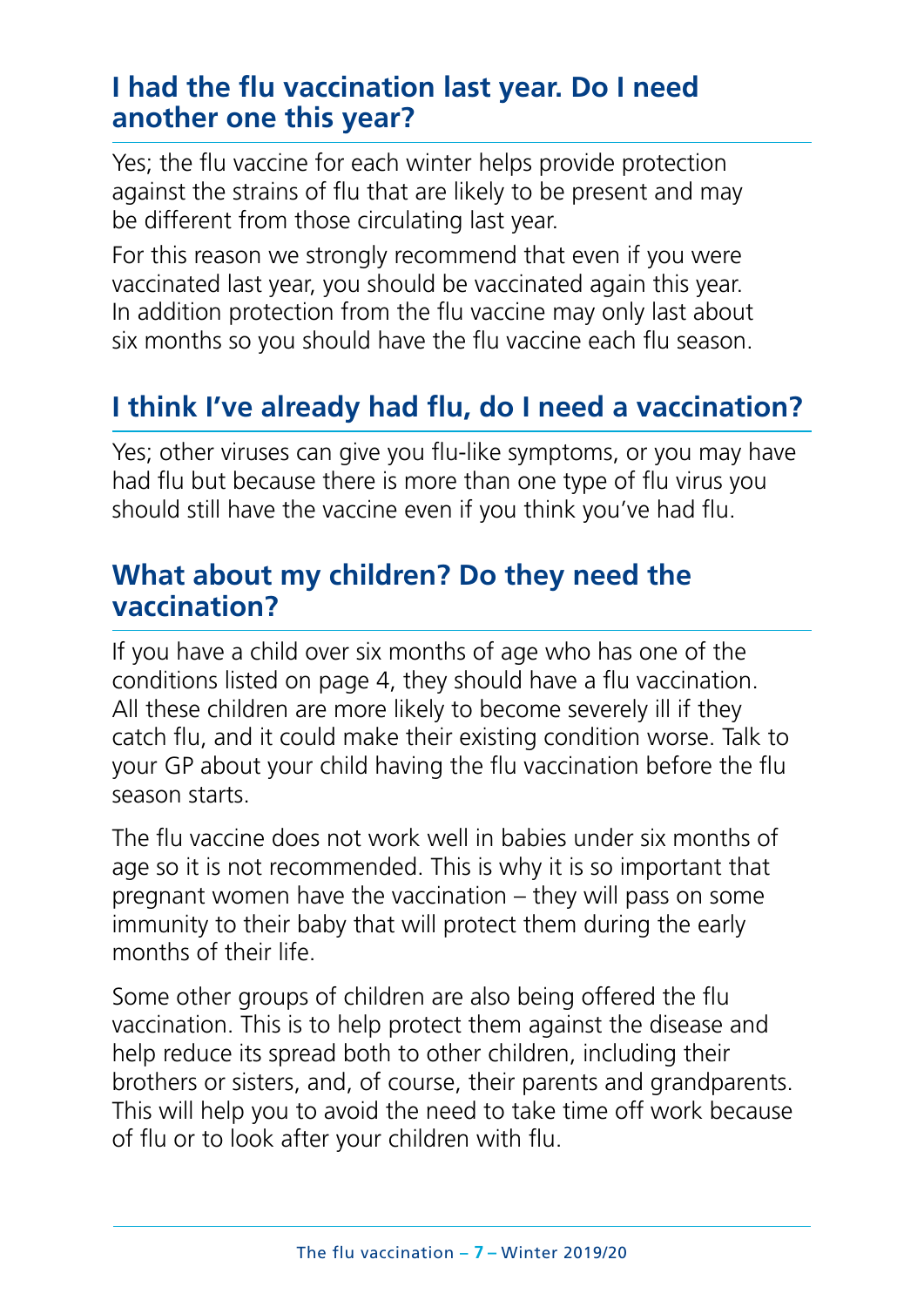The children being offered the vaccine this year, are:

- all two and three years of age on 31 August 2019<sup>1</sup>
- all primary school-aged children<sup>2</sup>

Children aged two and three years will be given the vaccination at their general practice usually by the practice nurse. Nearly all primary school-aged children will be offered the flu vaccine in school. For most children, the vaccine will be given as a spray in each nostril. This is a very quick and painless procedure.

For more information on children and flu vaccination see the NHS website information at nhs uk/child-flu.

# **Which type of flu vaccine should I have?**

There are several types of flu vaccine. You will be offered one that is most effective for you, depending upon your age, from the following:

- children aged 2 to 17 in an eligible group are offered a live attenuated quadrivalent vaccine (LAIV), given as a nasal spray
- adults aged 18 to 64 who are either pregnant, or at increased risk from flu because of a long-term health condition, are offered a quadrivalent injected vaccine. The vaccine offered will have been grown either in eggs or cells (QIVe or QIVc) – both of which are considered to be equally effective
- adults aged 65 and over will be offered either an adjuvanted trivalent injected vaccine grown in eggs (aTIV) or a cell grown quadrivalent injected vaccine (QIVc). Both vaccines are considered to be equally effective

If your child is aged between 6 months and 2 years old and is in a high-risk group for flu, they will be offered an injected flu vaccine as the nasal spray is not licensed for children under the age of two. Some children over the age of two who are in a high-risk group will also need to have an injected vaccine if the live attenuated quadrivalent vaccine is not suitable for them.

<sup>[1]</sup> ie born between 1 September 2015 and 31 August 2017

<sup>[2]</sup> ie born between 1 September 2008 and 31 August 2015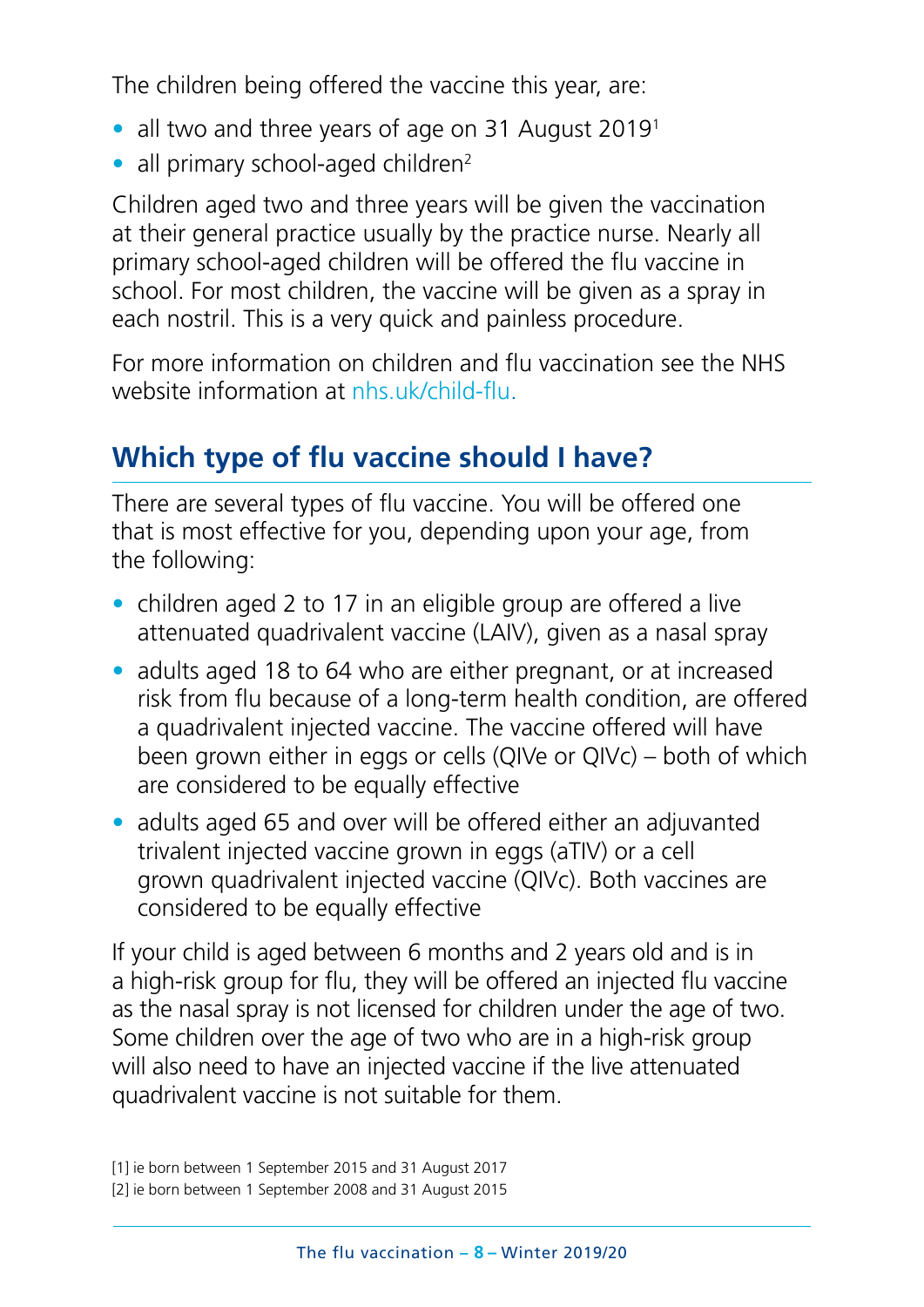#### **Can the flu vaccine be given to my child at the same time as other vaccines?**

Yes. The flu vaccine can be given at the same time as all routine childhood vaccines. The vaccination can go ahead if your child has a minor illness such as a cold but may be delayed if your child has an illness that causes a fever.

#### **Is there anyone who shouldn't have the vaccination?**

Almost everybody can have the vaccine, but you should not be vaccinated if you have ever had a serious allergy to the vaccine, or any of its ingredients. If you are allergic to eggs or have a condition that weakens your immune system, you may not be able to have certain types of flu vaccine – check with your GP. If you have a fever, the vaccination may be delayed until you are better.

Not all flu vaccines are suitable for children. Please make sure that you discuss this with your nurse, GP or pharmacist beforehand.

#### **What about my children?**

Children may not be able to have the nasal vaccine if they:

- are currently wheezy or have been wheezy in the past 72 hours, they should be offered a suitable injected flu vaccine to avoid a delay in protection
- have needed intensive care due
	- $-$  to asthma or<sup>3</sup>
	- $-$  egg allergic anaphylaxis $3$
- have a condition, or are on treatment, that severely weakens their immune system or have someone in their household who needs isolation because they are severely immunosuppressed
- are allergic to any other components of the vaccine<sup>4</sup>

<sup>[3]</sup> Children in these two groups are recommended to seek the advice of their specialist and may need to have the nasal vaccine in hospital

<sup>[4]</sup> See the website at [http://xpil.medicines.org.uk](ttp://xpil.medicines.org.uk) and enter Fluenz Tetra in the search box for a list of the ingredients of the vaccine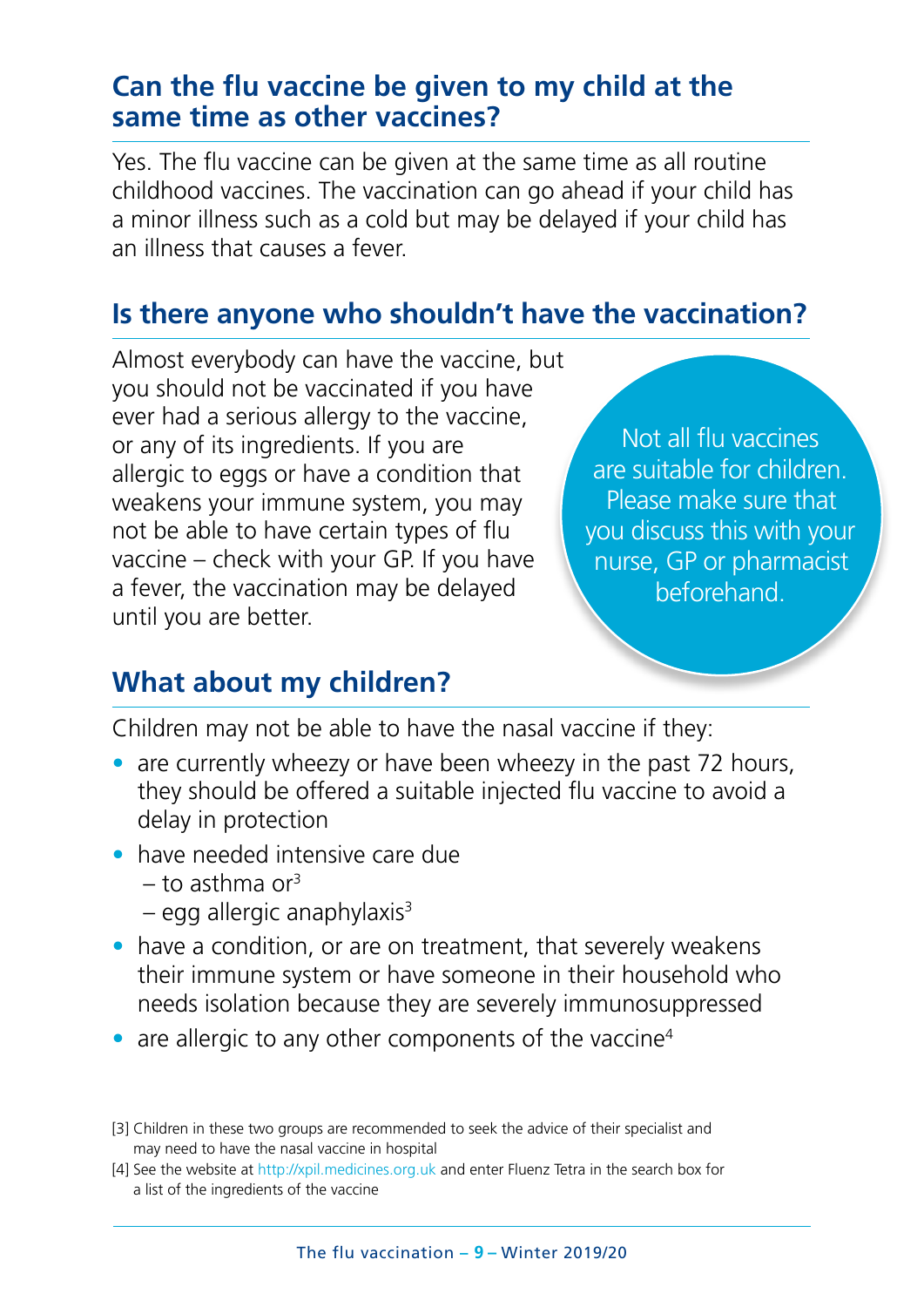Also, children who have been vaccinated with the nasal spray should avoid close contact with people with very severely weakened immune systems for around two weeks following vaccination because there's an extremely remote chance that the vaccine virus may be passed to them.

#### **Does the nasal vaccine contain gelatine derived from pigs (porcine gelatine)?**

Yes. The nasal vaccine contains a highly processed form of gelatine (porcine gelatine), which is used in a range of many essential medicines. The gelatine helps to keep the vaccine viruses stable so that the vaccine provides the best protection against flu.

#### **Can't my child have the injected vaccine that doesn't contain gelatine?**

The nasal vaccine provides good protection against flu, particularly in young children. It also reduces the risk to, for example, a baby brother or sister who is too young to be vaccinated, as well as other family members (for example, grandparents) who may be more vulnerable to the complications of flu.

The injected vaccine is not being offered to healthy children as part of this programme. However, if your child is at high

risk from flu due to one or more medical conditions or treatments and can't have the nasal flu vaccine they should have the flu vaccine by injection.

Some faith groups accept the use of porcine gelatine in medical products – the decision is, of course, up to you. For further information about porcine gelatine and the nasal flu vaccine, see [nhs.uk/child-flu-FAQ](https://www.nhs.uk/conditions/vaccinations/child-flu-vaccine-questions-and-answers/).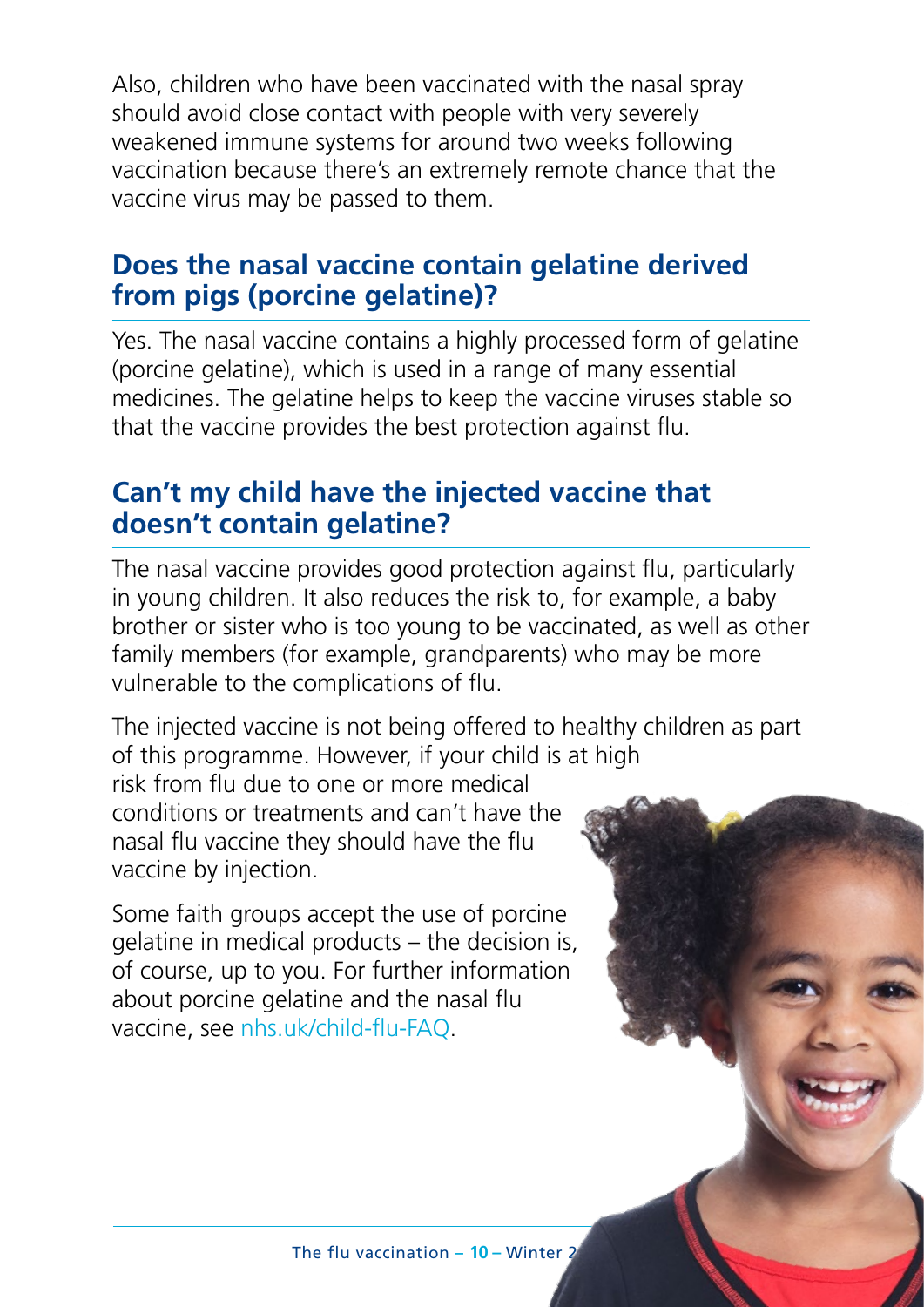## **Will I get any side effects?**

Side effects of the nasal vaccine may commonly include a runny or blocked nose, headache, tiredness and some loss of appetite. Those having the injected vaccine may get a sore arm at the site of the injection, a low grade fever and aching muscles for a day or two after the vaccination. Serious side effects with either vaccine are uncommon.

#### **Will the flu vaccine protect me completely?**

Because the flu virus can change from year to year there is always a risk that the vaccine does not match the circulating virus. During the last ten years the vaccine has generally been a good match for the circulating strains.

### **How long will I be protected for?**

The vaccine should provide protection throughout the 2019/20 flu season.

#### **What do I need to do now?**

If you belong to one of the groups mentioned in this leaflet, it's important that you have your flu vaccination.

Speak to your GP or practice nurse, or alternatively your local pharmacist, to book a vaccination appointment and get the best possible protection. For pregnant women, the vaccine may also be available through maternity services. The flu vaccine is free. So make an appointment to receive the vaccine.

Organisations wishing to protect their employees against flu (unless they are at risk) will need to make arrangements for the vaccinations to be given through their occupational health departments. These vaccinations are not available on the NHS and will have to be paid for by the employer.

If you are a frontline health or social care worker, find out what arrangements have been made at your workplace for providing flu vaccination. It's important that you get protected.